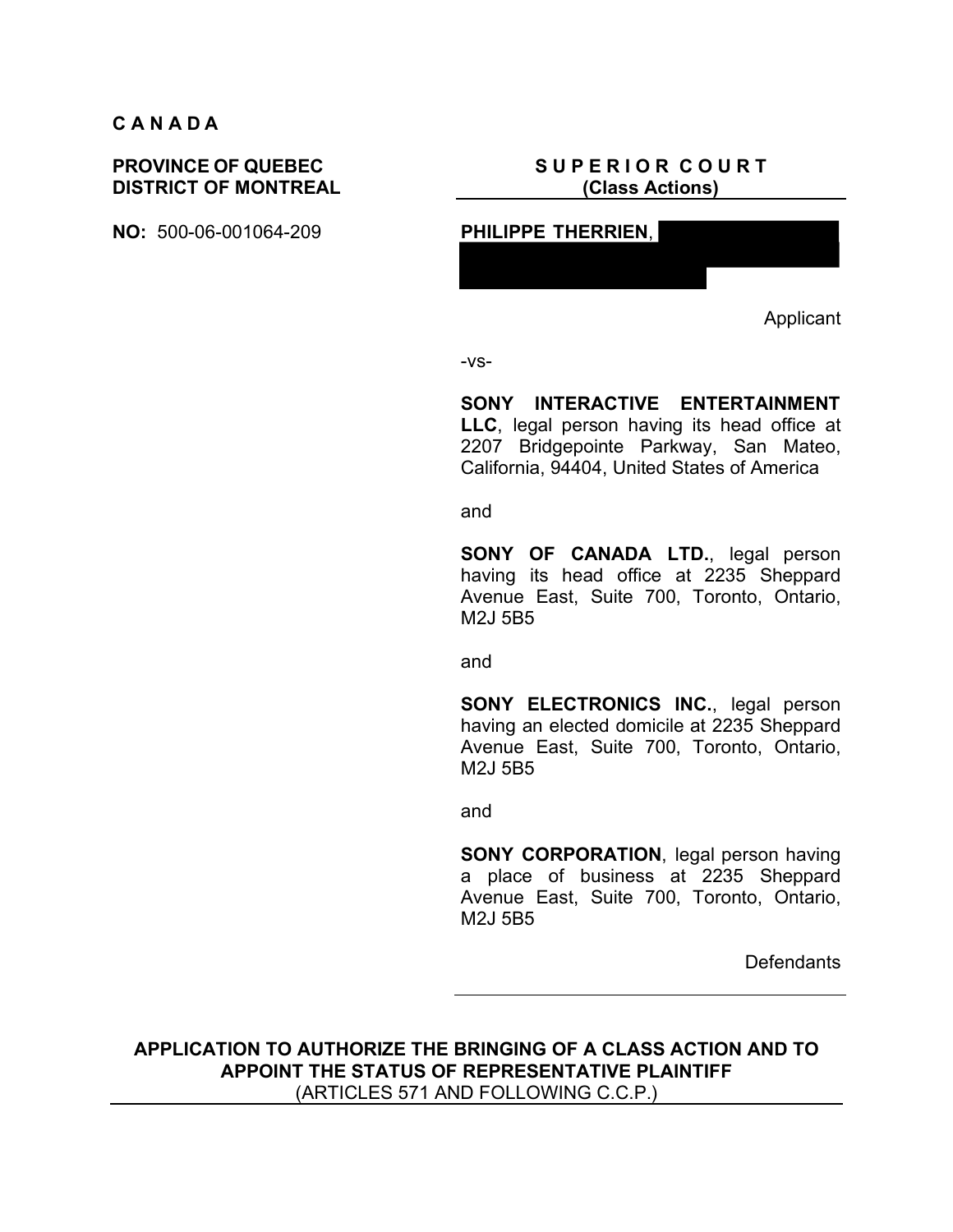#### **TO ONE OF THE HONOURABLE JUDGES OF THE SUPERIOR COURT, SITTING IN AND FOR THE DISTRICT OF MONTREAL, YOUR APPLICANT STATES:**

- 1. This class action seeks the reimbursement of the shipping costs that Class Members paid to send their products to either of the Sony Defendants (or their agents) during the performance of the Sony Defendants' conventional warranty, for all Sony electronic products whose warranty did not stipulate that the customer must incur the shipping costs when the Sony Defendants' perform their warranty;
- 2. The Applicant seeks authorization to institute a class action on behalf of the following class of which he is a member, namely:

#### **Class:**

All persons in Canada, who, since May 4, 2017, paid the costs of transportation or shipping when Sony was performing its conventional warranty, for all Sony electronic products, when the warranty for their Sony product did not stipulate that the consumer must pay transport or shipping costs.

(hereinafter referred to as the "**Class**")

or any other Class to be determined by the Court;

#### **I. CONDITIONS REQUIRED TO AUTHORIZE THIS CLASS ACTION AND TO APPOINT THE STATUS OF REPRESENTATIVE PLAINTIFF (SECTION 575 C.C.P.):**

#### **A) THE FACTS ALLEGED APPEAR TO JUSTIFY THE CONCLUSIONS SOUGHT:**

- 3. On July 2, 2019, the Applicant purchased a Sony PlayStation Wireless Headset model CUHYA-0080 for \$138.24 (the "**Sony Headset**") from the Best Buy store located on boulevard des Galeries, in Québec, as it appears from his receipt disclosed herewith as **Exhibit P-1**;
- 4. Best Buy is listed as a "Sony Authorized Dealer" on Sony's website (https://www.sony.ca/en/retailers);
- 5. In April 2020, the Bluetooth function of the Applicant's Sony Headset suddenly stopped working normally as the product was intended to be used for;
- 6. On April 29, 2020, the Applicant contacted Sony's customer service by using the "chat" feature on two occasions;
- 7. In his first chat session, a Sony agent identified as "Norma" provided the Applicant with trouble shooting instructions, which he tried and which were unsuccessful, as it appears from the chat transcript disclosed herewith as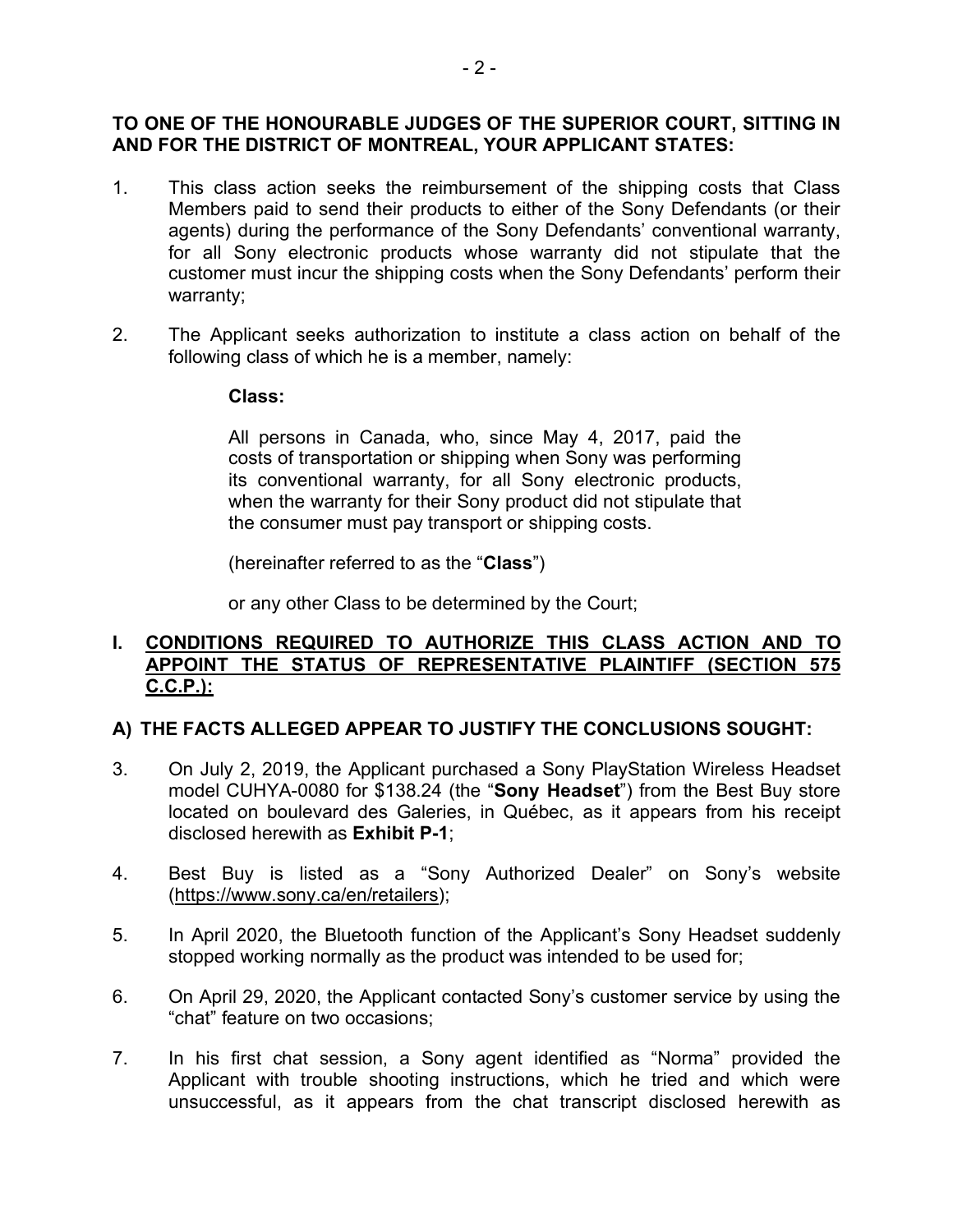#### **Exhibit P-2**;

- 8. In his second chat session, a Sony agent identified as "JeCory" explained Sony's warranty process and explained the Applicant how he can send his Sony Headset to Sony for repairs pursuant to Sony's warranty, as it appears from the chat transcript disclosed herewith as **Exhibit P-3**;
- 9. Sony' Limited warranty for the Applicant's Sony Headset notably provides the following, as it appears from the document evidencing his warranty disclosed herewith as **Exhibit P-4**:

Sony Interactive Entertainment LLC ("SIE LLC") warrants to the original purchaser that this product shall be free from defects in material and workmanship for a period of one (1) year from the date of purchase. This warranty does not apply to any consumables (such as batteries). For defects in material or workmanship within the warranty period, upon showing a proof of purchase, SIE LLC agrees for a period of one (1) year to either repair or replace this product with a new or factory recertified product at SIE LLC's option. For the purpose of this Limited Warranty, "factory recertified" means a product that has been returned to its original specifications. Visit playstation.com/helpme or call 1-800-345-7669 to receive a return authorization and shipping instructions. This warranty shall not be applicable and shall be void if the defect in the SIE LLC product has arisen through abuse, unreasonable use, mistreatment, neglect, or means other than from a defect in materials or workmanship.

 $[...]$ 

This warranty is valid only in the United States and Canada.

10. In its warranty (Exhibit P-4), Sony does not mention that its customers must assume the shipping or transport costs. Nevertheless, "JeCory" told the Applicant that he must assume the shipping costs (see Exhibit P-3, page 2):

> **JeCory:** All Sony products have a one year warranty. By the information you provide The Gold Wireless Headset is in warranty but **You will need to pay for shipping**.

- 11. The Applicant explained to Sony that asking him to pay for shipping in respect of the performance of the Sony warranty is against the law, but Sony ignored this and insisted that the Applicant must pay for the shipping costs if he wanted Sony to honour and perform the warranty for his Sony Headset;
- 12. On May 1, 2020, the Applicant had no choice but to pay the shipping costs of \$32.18 to send the Sony Headset back to Sony for the performance of the warranty, as it appears from his Canada Post receipt disclosed herewith as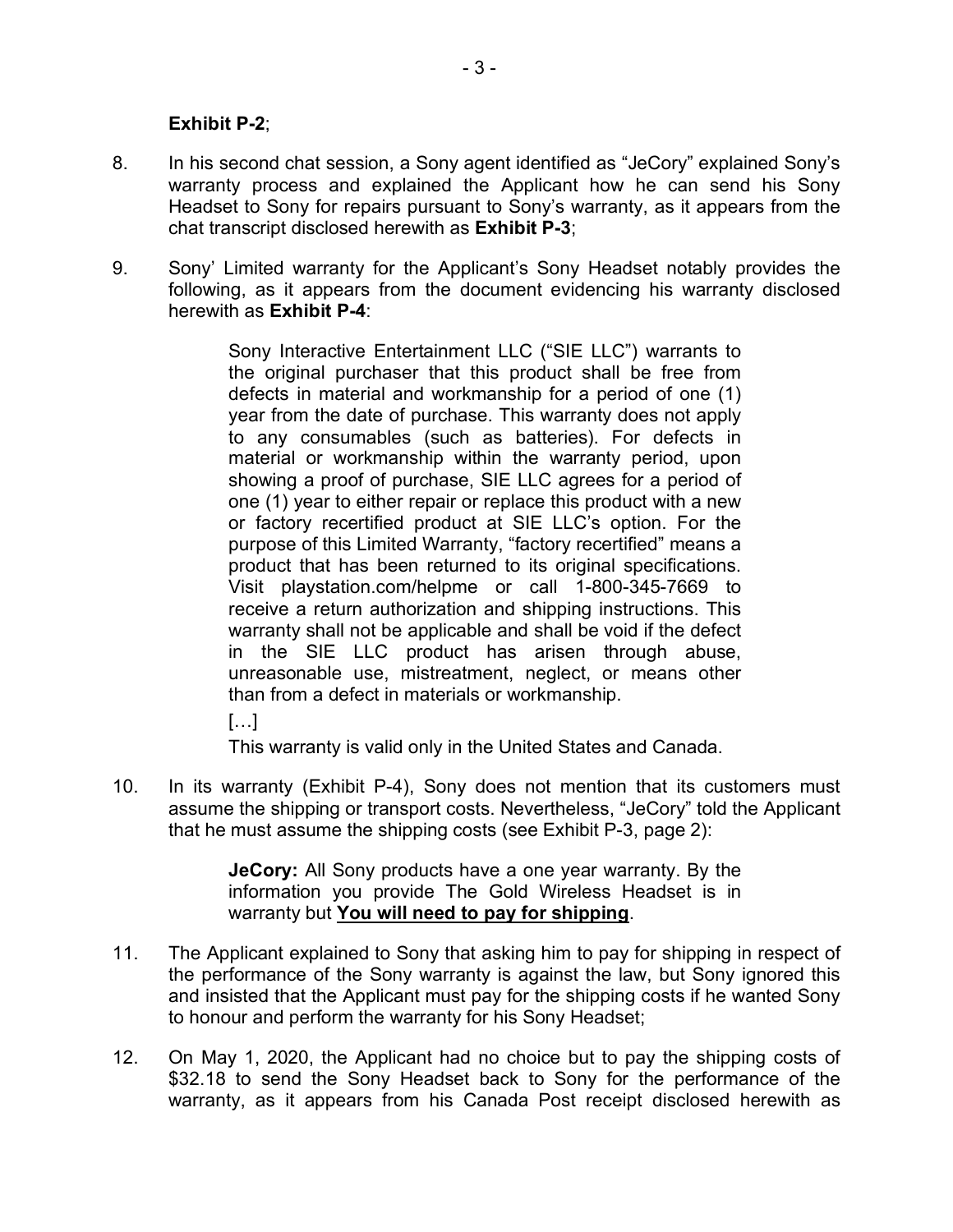#### **Exhibit P-5**;

13. Sony's conduct is in violation of section 49 of Quebec's *Consumer Protection Act* that stipulates:

**49.** The merchant or the manufacturer **49.** Le commerçant ou le fabricant assume shall assume the real cost of transportation or shipping incurred in respect of the performance of a conventional warranty, unless otherwise stipulated in the writing evidencing the warranty. les frais réels de transport ou d'expédition engagés à l'occasion de l'exécution d'une garantie conventionnelle, à moins qu'il n'en soit autrement stipulé dans l'écrit qui constate la garantie.

- 14. As such, the Applicant hereby claims from Sony the reimbursement of the shipping costs of \$32.18 which he unlawfully incurred in respect of the performance of Sony's conventional warranty;
- 15. Additionally, Sony is a repeat offender, as it was already sued for this issue in Ontario and Saskatchewan and in 2015 Sony settled a class action making similar allegations and refunded the shipping costs to a class of Canadian consumers (*McCallum-Boxe v Sony*, 2015 ONSC 6896);
- 16. Sony is therefore well aware of consumer protection legislation in Canada and it appears that Sony has made a business decision that it is less expensive not to comply with the law on this issue and pay a modest amount when caught offside;
- 17. Indeed, Sony's conduct is lax, careless, passive and ignorant with respect to consumers' rights and to their own obligations;
- 18. In these circumstances, a condemnation of \$2 million in punitive damages (with collective recovery) against the Sony Defendants on behalf of all Class Members pursuant to section 272 CPA is appropriate so as to punish and deter such conduct again in the future. This amount is appropriate considering Sony's patrimonial situation;
- 19. The punitive damages provided for in section 272 CPA have a preventive objective, that is, to discourage the repetition of such undesirable conduct;
- 20. Sony's conduct is intentional and it demonstrates through its behavior (before, during and after the violations) that it is more concerned about its bottom line than about consumers' rights and its own obligations under public order consumer protection legislation;

#### **B) THE CLAIMS OF THE MEMBERS OF THE CLASS RAISE IDENTICAL, SIMILAR OR RELATED ISSUES OF LAW OR FACT:**

21. By reason of Sony's unlawful conduct, the Applicant and Class Members have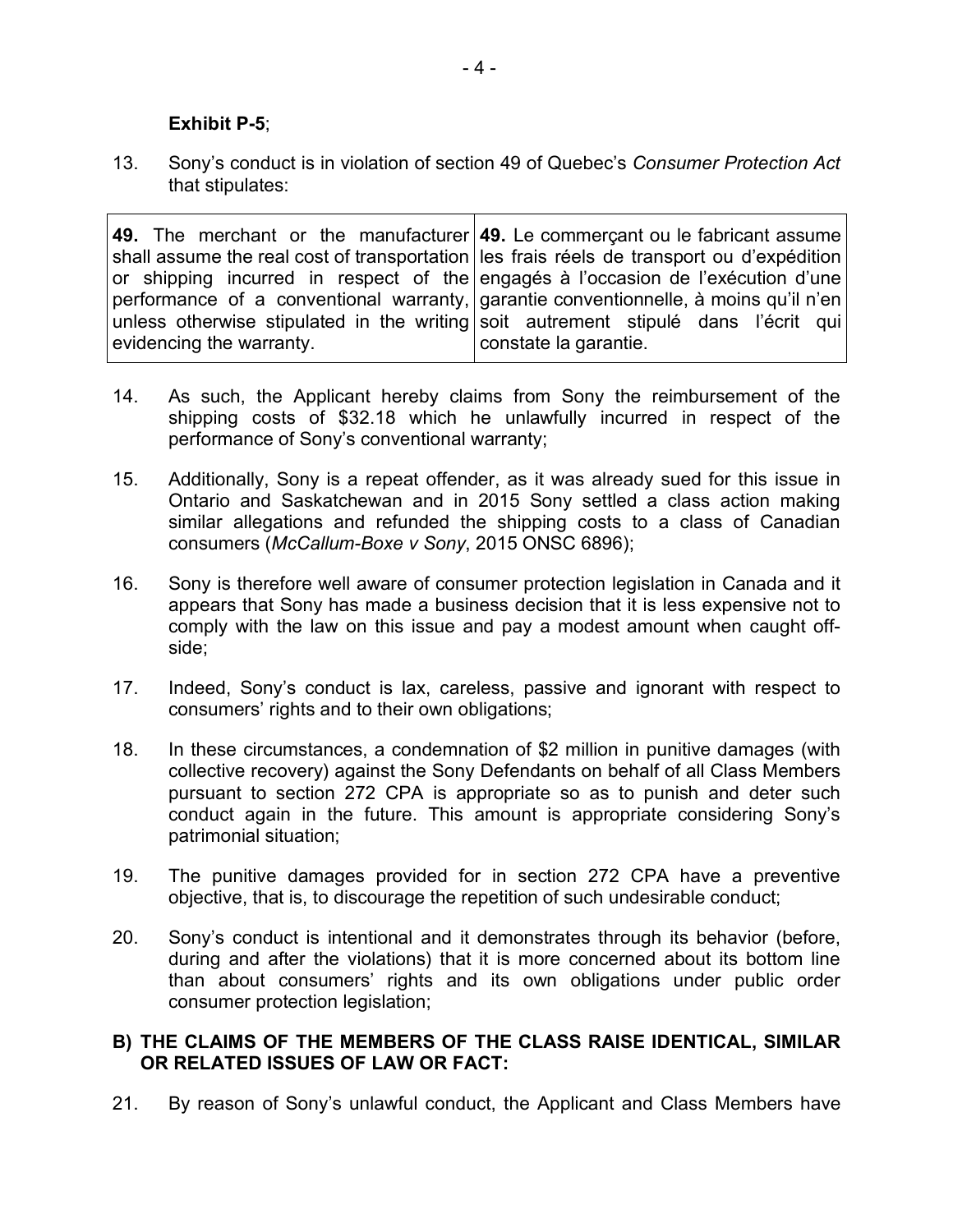suffered a prejudice, which they wish to claim, every time Class Members paid for shipping a Sony product to Sony while it was performing its warranty which did not specify that the customer must assume the shipping costs;

- 22. The Applicant discloses herewith *en liasse* as **Exhibit P-6**, the warranties for some of Sony's other electronic products, none of which mention that the customer must pay the shipping costs;
- 23. For instance, Sony's PlayStation 4 Warranty (Exhibit P-6), which appears to also cover the DualShock controller, specifically mentions that Sony will carry out the warranty at "No Charge" to the customer:

"…This warranty is valid only in the United States and **Canada**. IF THIS PRODUCT IS DETERMINED TO BE MATERIALLY DEFECTIVE DURING THE WARRANTY PERIOD, YOUR SOLE REMEDY AND SIE'S SOLE AND EXCLUSIVE LIABILITY IS LIMITED TO: (A) THE REPAIR OR REPLACEMENT OF THIS PRODUCT WITH A FACTORY-RECERTIFIED PRODUCT, AT SIE'S OPTION, **AT NO CHARGE TO YOU**; AND (B) RETURN SHIPPING OF THE CONSOLE (NOT ANY PERIPHERAL, CONTROLLER, ACCESSORY OR CABLE) TO AN SIE-AUTHORIZED SERVICE FACILITY, VIA A SHIPPING BOX **WITH A PREPAID SHIPPING LABEL PROVIDED BY SIE**, AND SHIPPING OF THE REPAIRED CONSOLE OR A FACTORY-RECERTIFIED REPLACEMENT CONSOLE TO YOU, **AT NO CHARGE TO YOU**…"

- 24. All of the warranties for Sony's electronic products are similar in this regard, namely that they do not mention that the customer has to assume the shipping costs when Sony performs the warranty (this includes, but is not limited to Sony televisions, projectors, cameras, audio/video equipment, smart devices, tablets, phones, PlayStations and their accessories, car equipment, digital displays, stereo systems, voice recorders, storage media, etc.). Since some of these warranties are not available online, the Applicant consents in advance to Sony adducing its warranties for these products during the Class Period (in English and French) for the authorization hearing;
- 25. Given that none of Sony's warranties in Exhibit P-6 stipulate that Sony shall *not* assume the real cost of transportation or shipping incurred in respect of the performance of its conventional warranty, it is the general rule of s. 49 CPA that applies and Sony must therefore assume the shipping costs;
- 26. It is worth noting that for some of its other electronic products, the English version of the Sony warranty does mention that the customer must ship the product "*freight prepaid*", but the French version of this warranty – on the same document – does not make this mention, as it appears from **Exhibit P-7**, a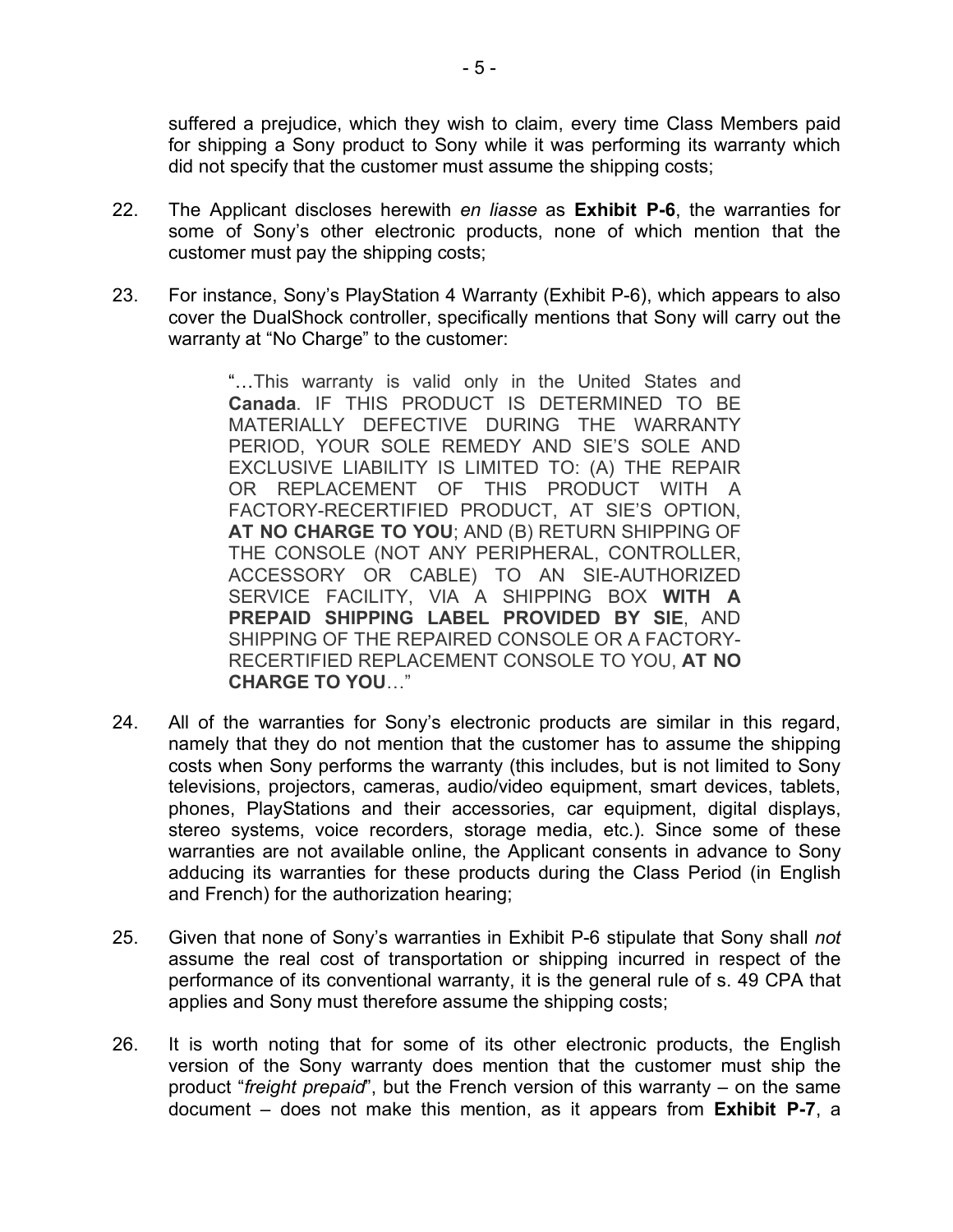portion of which is reproduced below:

| <b>French Version</b>                                    | <b>English Version</b>                                                                                                                                                                                                                                                                                                                                                                                                                                                                                                                                                                                                                                                                                                                                                                                         |
|----------------------------------------------------------|----------------------------------------------------------------------------------------------------------------------------------------------------------------------------------------------------------------------------------------------------------------------------------------------------------------------------------------------------------------------------------------------------------------------------------------------------------------------------------------------------------------------------------------------------------------------------------------------------------------------------------------------------------------------------------------------------------------------------------------------------------------------------------------------------------------|
| Livraison:                                               | Delivery:                                                                                                                                                                                                                                                                                                                                                                                                                                                                                                                                                                                                                                                                                                                                                                                                      |
| Canada,<br>réparation,<br>retournée au client port payé. | L'unité doit être livrée en personne à l'un The unit must be delivered in person to one<br>des centres de réparation Sony du of the nearest Sony service facilities in<br>ou expédiée, dans son   Canada, or shipped, freight prepaid, in<br>emballage d'origine ou un emballage either its original package or similar<br>équivalent accordant un niveau de package affording an equal degree of<br>protection équivalent, ainsi que des protection and with instructions indicating a<br>directives indiquant l'emplacement au location within Canada to which the unit<br>Canada où l'unité peut être retournée. Si may be returned. If shipped to the service<br>l'unité est expédiée à un centre de facility, the repaired unit will be returned<br>$l'unit\'e$ réparée sera to customer freight prepaid. |
|                                                          |                                                                                                                                                                                                                                                                                                                                                                                                                                                                                                                                                                                                                                                                                                                                                                                                                |

- 27. The Applicant's and Class members' damages are a direct and proximate result of the Sony Defendants' misconduct and bad faith;
- 28. As such, all Class members have a common interest both in proving the commission of a prohibited business practice by Sony and in claiming the aggregate of the amounts that they unlawfully paid in shipping or transport costs;
- 29. In this case, the legal and factual backgrounds at issue are common to all the members of the Class, namely whether the warranty for their Sony product(s) mentions that the customer must pay the shipping costs and, if not, whether they subsequently paid to ship their product to Sony in order for Sony to perform the warranty;
- 30. Individual questions, if any, pale by comparison to the common questions that are significant to the outcome of the present Application;

#### 31. **The recourses of the Class members raise identical, similar or related questions of fact or law, namely:**

- a) Did Sony violate s. 49 CPA?
- b) If so, are the Class members entitled to claim the amounts they paid for shipping their Sony products to Sony under the warranty, as well as punitive damages, plus interest and the additional indemnity set out in the *Civil Code of Quebec* on these amounts, from the date of service of the Application for authorization?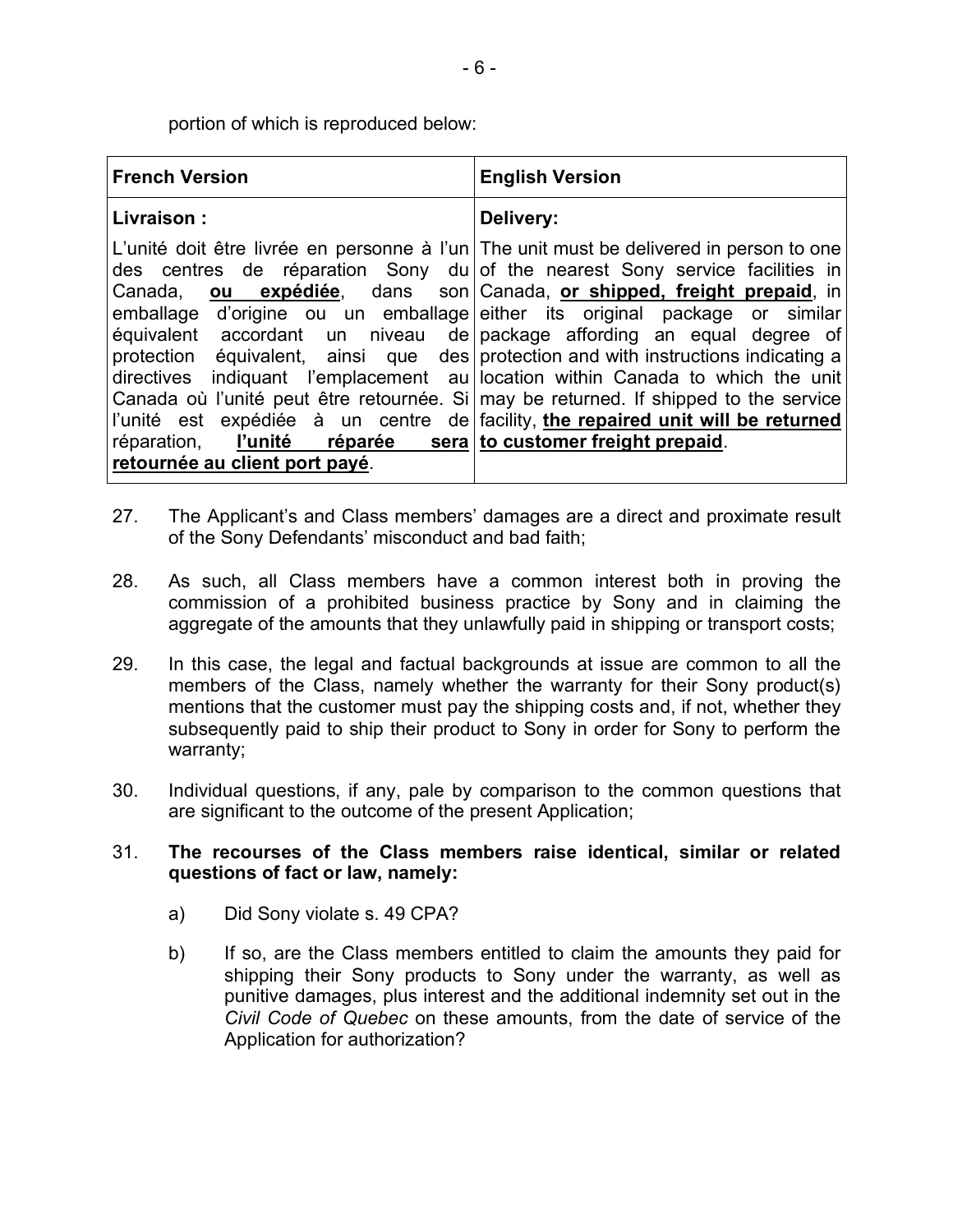#### **C) THE COMPOSITION OF THE CLASS**

- 32. The composition of the Class makes it difficult or impracticable to apply the rules for mandates to take part in judicial proceedings on behalf of others or for consolidation of proceedings;
- 33. Sony is one of the most prominent consumer electronic companies in the world and its electronic products and accessories are sold online and in retail locations all over Canada;
- 34. Based on the above, the number of persons included in the Class is estimated in the thousands during the Class Period;
- 35. The names and addresses of all persons included in the Class are not known to the Applicant, however, are all in the possession of the Sony Defendants since they must return the products to the Class members after they perform the warranty;
- 36. Class members are very numerous and are dispersed across the province and Canada;
- 37. These facts demonstrate that it would be impractical, if not impossible, to contact each and every Class member to obtain mandates and to join them in one action;
- 38. In these circumstances, a class action is the only appropriate procedure for all of the members of the Class to effectively pursue their respective rights and have access to justice without overburdening the court system;

#### **D) THE CLASS MEMBER REQUESTING TO BE APPOINTED AS REPRESENTATIVE PLAINTIFF IS IN A POSITION TO PROPERLY REPRESENT THE CLASS MEMBERS**

- 39. The Applicant requests that he be appointed the status of representative plaintiff for the following main reasons:
	- a) He is a member of the Class and has a personal interest in seeking the conclusions that he proposes herein;
	- b) He is competent, in that he has the potential to be the mandatary of the action if it had proceeded under article 91 of the *Code of Civil Procedure*;
	- c) His interests are not antagonistic to those of other Class members;
- 40. Additionally, the Applicant respectfully adds that:
	- a) He contacted and mandated his attorneys to file the present application for the sole purpose of having his rights, as well as the rights of other Class members, recognized and protected so that they may be compensated for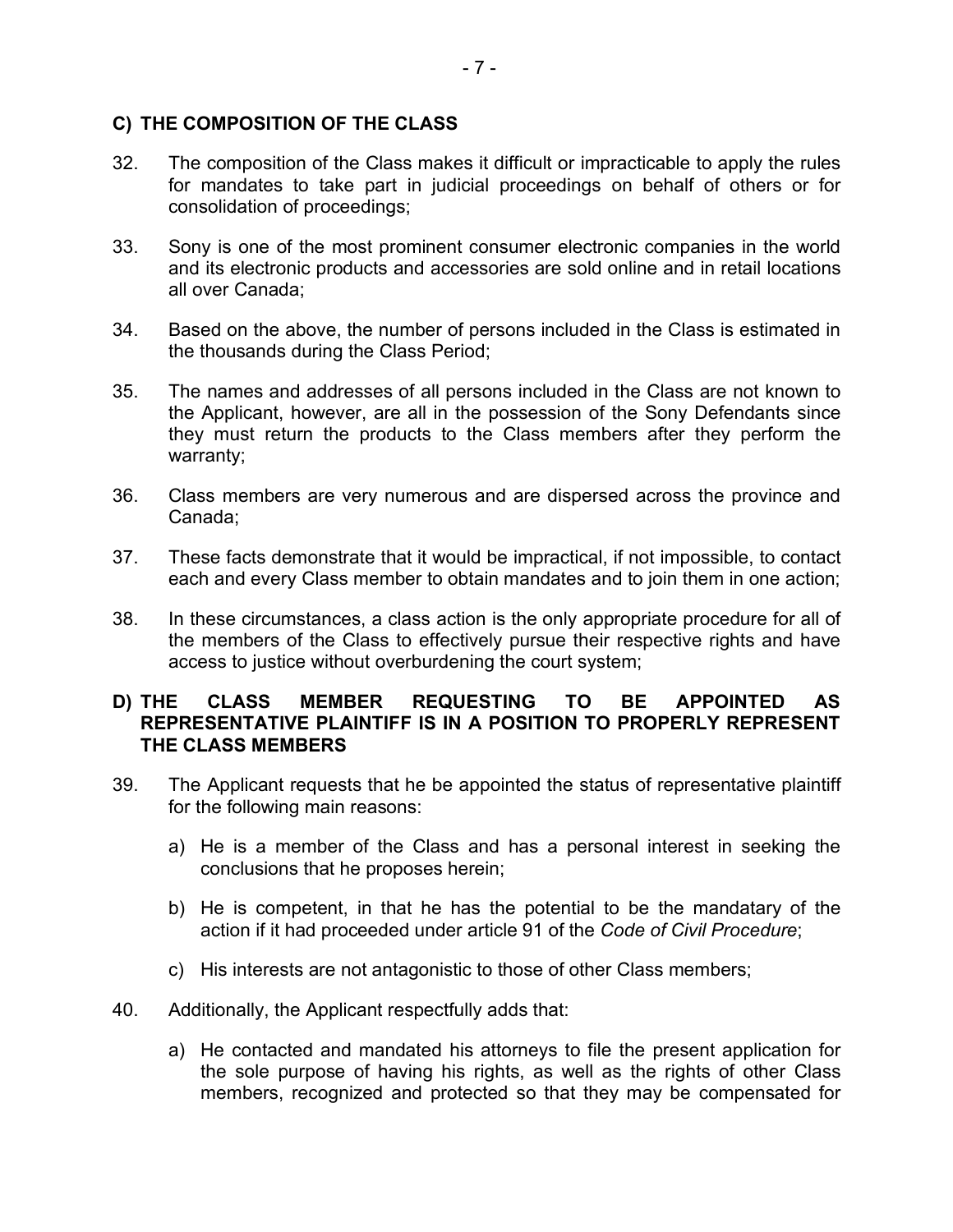the damages that they have suffered as a consequence of Sony's fault and so that Sony can be held accountable;

- b) He has the time, energy, will and determination to assume all the responsibilities incumbent upon him in order to diligently carry out the action;
- c) He cooperates and will continue to fully cooperate with his attorneys, who have experience in consumer protection-related class actions;
- d) He has read this Application prior to its court filing and reviewed the exhibits in support thereof;
- e) He understands the nature of the action;

#### **II. DAMAGES**

- 41. During the Class Period, it appears that Sony has caused financial losses to consumers, while intentionally choosing to ignore the law in Canada and Quebec, including the obligation to act in good faith;
- 42. In light of the foregoing, the following damages may be claimed against solidarily against the Sony Defendants:
	- a) compensatory damages, in an amount to be determined, on account of the damages suffered; and
	- b) punitive damages of \$2 million pursuant to section 272 CPA.

#### **III. NATURE OF THE ACTION AND CONCLUSIONS SOUGHT**

- 43. The action that the Applicant wishes to institute on behalf of the members of the Class is an action in damages;
- 44. The conclusions that the Applicant wishes to introduce by way of an originating application are:

**ALLOW** the class action of the Representative Plaintiff and the members of the Class against the Defendants;

**CONDEMN** the Defendants, solidarily, to pay the Representative Plaintiff and the Class members the amounts that they paid to ship their Sony electronic products to Sony for the performance of the Sony Warranty and **ORDER** that this condemnation be subject to collective recovery;

**CONDEMN** the Defendants, solidarily, to pay the Representative Plaintiff and Class members the sum of \$2 million, subject to adjustment, in punitive damages and **ORDER** that this condemnation be subject to collective recovery;

**CONDEMN** the Defendants, solidarily, to pay interest and the additional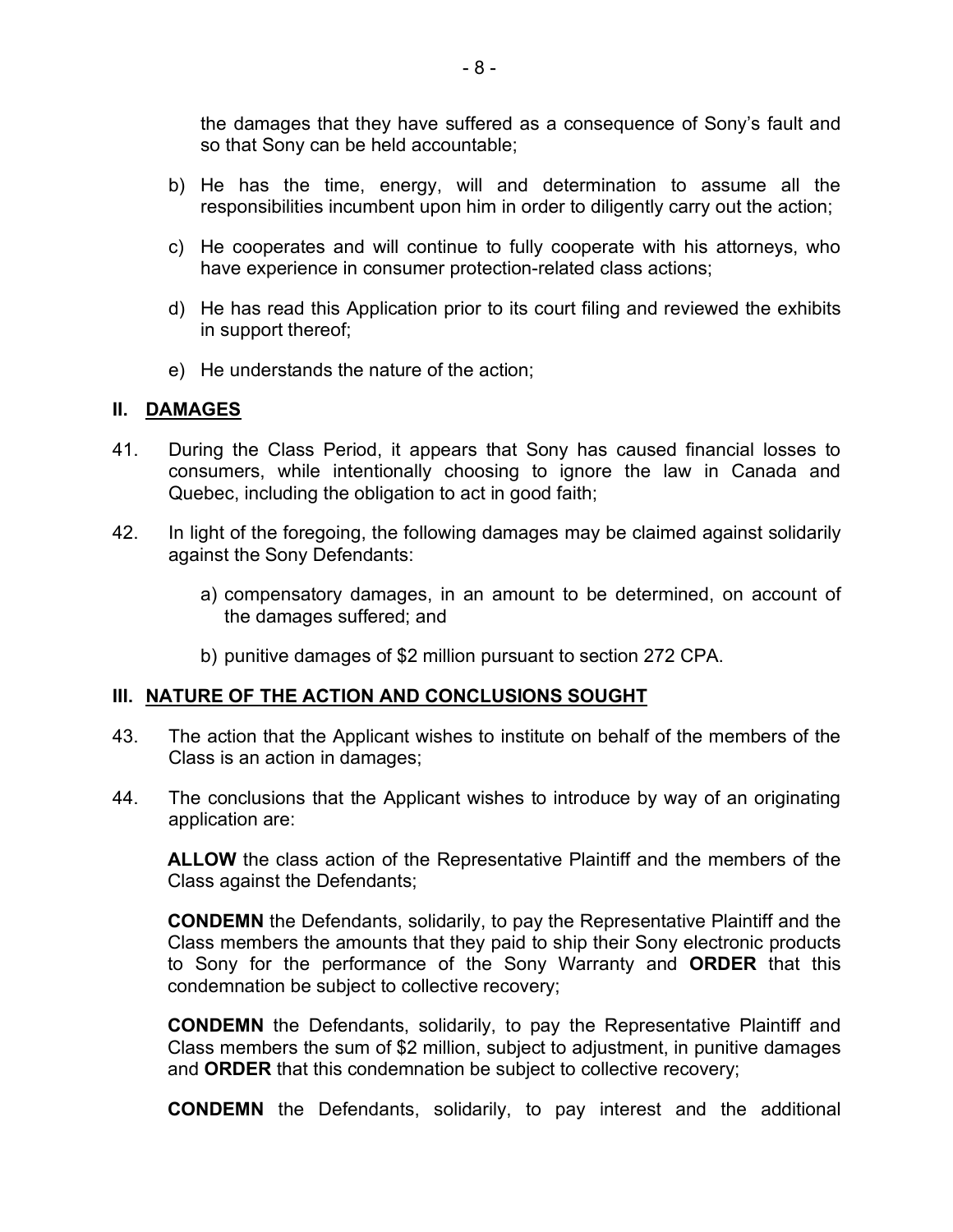indemnity on the above sums according to law from the date of service of the Application to authorize a class action and **ORDER** that this condemnation be subject to collective recovery;

**ORDER** the Defendants, solidarily, to deposit in the office of this Court the totality of the sums which forms part of the collective recovery, with interest and costs;

**ORDER** that the claims of individual Class members be the object of collective liquidation if the proof permits and alternately, by individual liquidation;

**CONDEMN** the Defendants, solidarily, to bear the costs of the present action including the cost of exhibits, notices, the cost of management of claims and the costs of experts, if any, including the costs of experts required to establish the amount of the collective recovery orders;

**RENDER** any other order that this Honourable Court shall determine;

45. The interests of justice favour that this Application be granted in accordance with its conclusions.

#### **FOR THESE REASONS, MAY IT PLEASE THE COURT:**

**AUTHORIZE** the bringing of a class action in the form of an originating application in damages;

**APPOINT** the Applicant the status of Representative Plaintiff of the persons included in the Class herein described as:

#### **Class:**

All persons in Canada, who, since May 4, 2017, paid the costs of transportation or shipping when Sony was performing its conventional warranty, for all Sony electronic products, when the warranty for their Sony product did not stipulate that the consumer must pay transport or shipping costs.

or any other Class to be determined by the Court;

**IDENTIFY** the principle questions of fact and law to be treated collectively as the following:

- a) Did Sony violate s. 49 CPA?
- b) If so, are the Class members entitled to claim the amounts they paid for shipping their Sony products to Sony under the warranty, as well as punitive damages, plus interest and the additional indemnity set out in the *Civil Code of Quebec* on these amounts, from the date of service of the Application for authorization?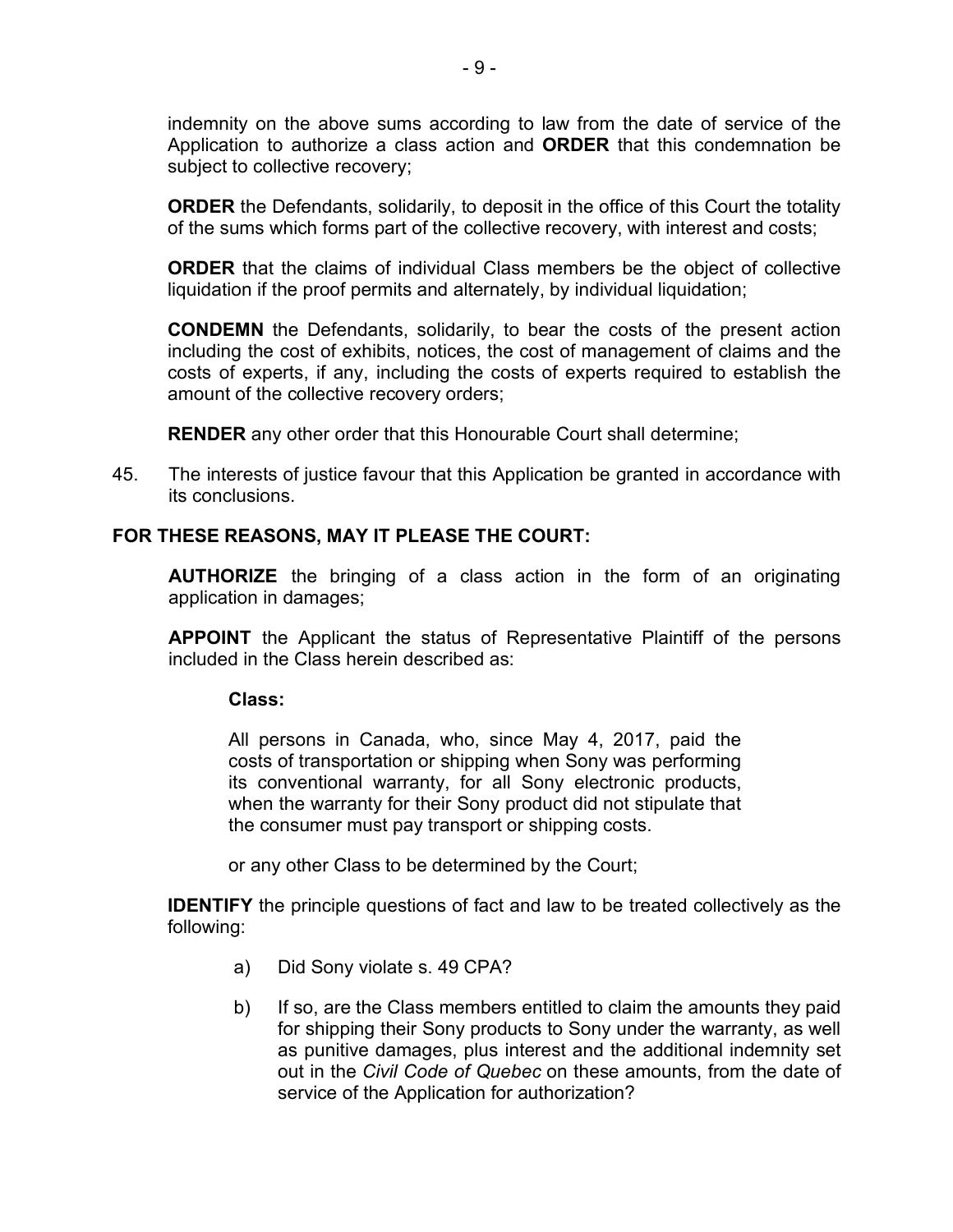**IDENTIFY** the conclusions sought by the class action to be instituted as being the following:

**ALLOW** the class action of the Representative Plaintiff and the members of the Class against the Defendants;

**CONDEMN** the Defendants, solidarily, to pay the Representative Plaintiff and the Class members the amounts that they paid to ship their Sony electronic products to Sony for the performance of the Sony Warranty and **ORDER** that this condemnation be subject to collective recovery;

**CONDEMN** the Defendants, solidarily, to pay the Representative Plaintiff and Class members the sum of \$2 million, subject to adjustment, in punitive damages and **ORDER** that this condemnation be subject to collective recovery;

**CONDEMN** the Defendants, solidarily, to pay interest and the additional indemnity on the above sums according to law from the date of service of the Application to authorize a class action and **ORDER** that this condemnation be subject to collective recovery;

**ORDER** the Defendants, solidarily, to deposit in the office of this Court the totality of the sums which forms part of the collective recovery, with interest and costs;

**ORDER** that the claims of individual Class members be the object of collective liquidation if the proof permits and alternately, by individual liquidation;

**CONDEMN** the Defendants, solidarily, to bear the costs of the present action including the cost of exhibits, notices, the cost of management of claims and the costs of experts, if any, including the costs of experts required to establish the amount of the collective recovery orders;

**RENDER** any other order that this Honourable Court shall determine;

**DECLARE** that all members of the Class that have not requested their exclusion, be bound by any judgement to be rendered on the class action to be instituted in the manner provided for by the law;

**FIX** the delay of exclusion at thirty (30) days from the date of the publication of the notice to the members, date upon which the members of the Class that have not exercised their means of exclusion will be bound by any judgement to be rendered herein;

**ORDER** the publication of a notice to the members of the Class in accordance with article 579 C.C.P. within sixty (60) days from the judgement to be rendered herein in the "News" sections of the Saturday editions of La Presse, the Journal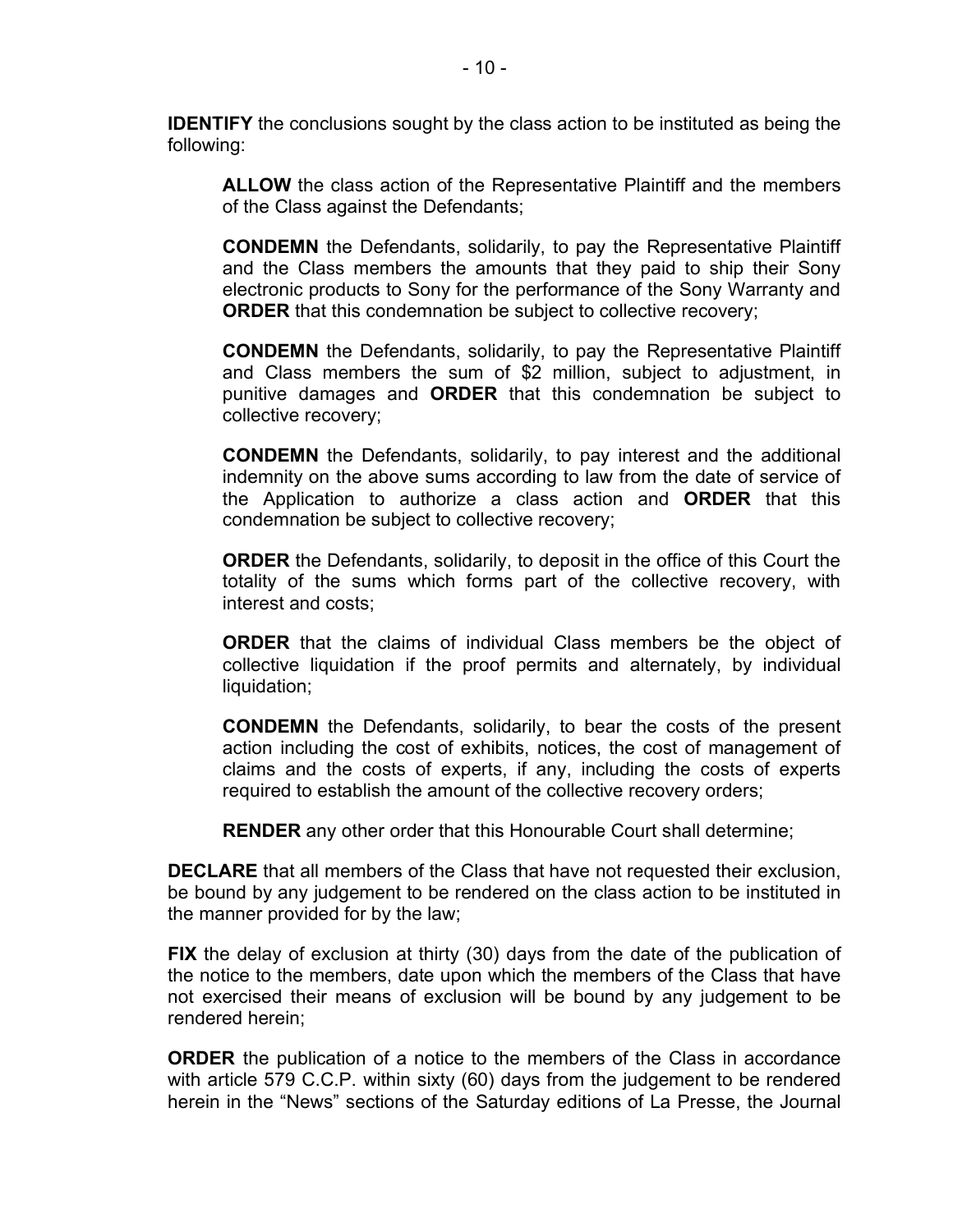de Montréal and the Montreal Gazette;

**ORDER** that said notice be published on the Defendants' website, Facebook page and Twitter account, in a conspicuous place, with a link stating "Notice of a Class Action";

**ORDER** the Defendants to send an Abbreviated Notice by e-mail to each Class member, to their last known e-mail address, with the subject line "Notice of a Class Action";

**ORDER** the Defendants and their representatives to supply class counsel, within thirty (30) days of the judgment rendered herein, all lists in their possession or under their control permitting to identify Class members, including their names, addresses, phone numbers and email addresses;

**RENDER** any other order that this Honourable Court shall determine;

**THE WHOLE** with costs including publication fees.

Montreal, May 4, 2020

*(s) LPC Avocat Inc.*

**LPC AVOCAT INC.** Mtre Joey Zukran Attorney for the Applicant 276 Saint-Jacques Street, Suite 801 Montréal, Québec, H2Y 1N3 Telephone: (514) 379-1572 Telecopier: (514) 221-4441 Email: jzukran@lpclex.com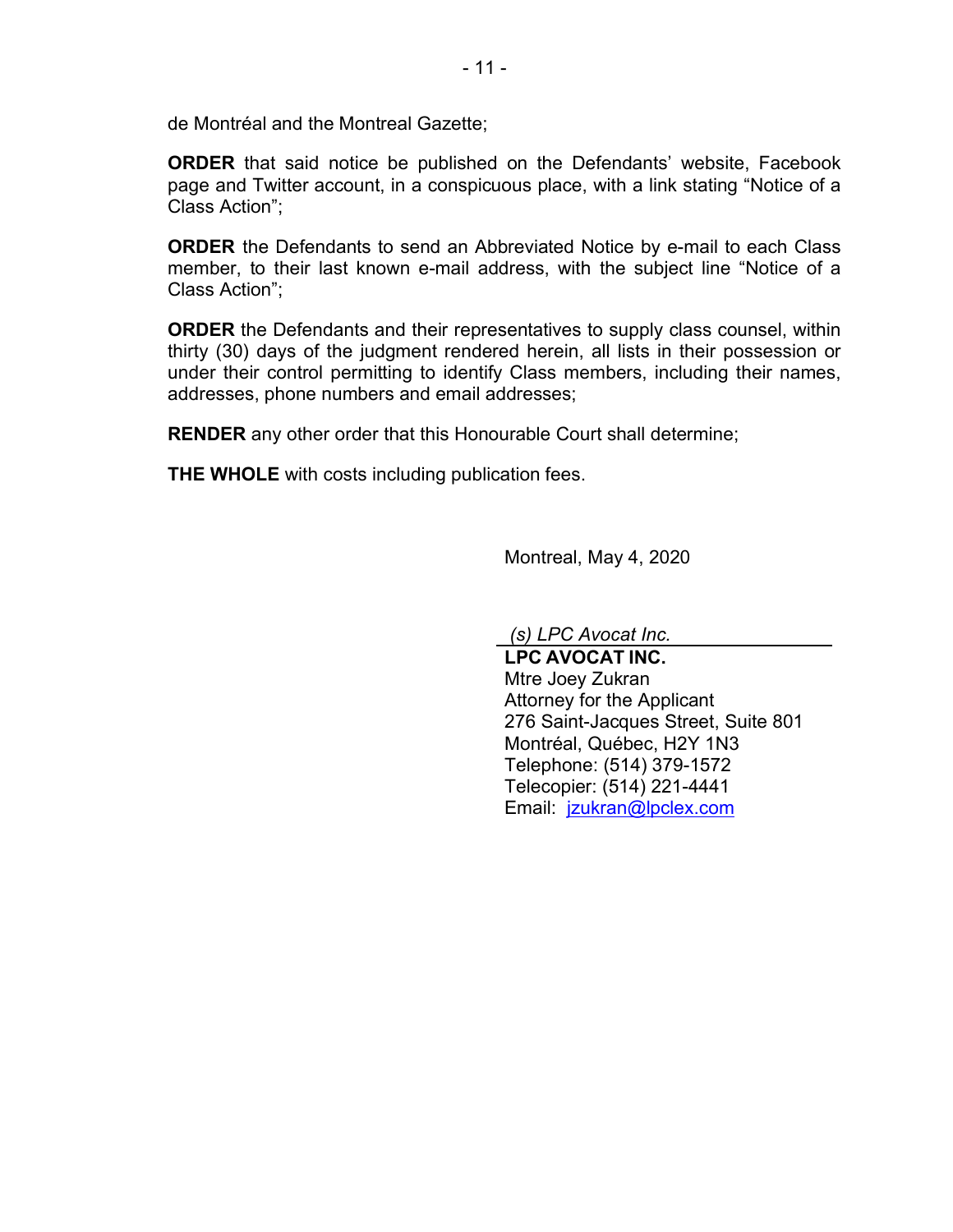#### **SUMMONS** (ARTICLES 145 AND FOLLOWING C.C.P)

\_\_\_\_\_\_\_\_\_\_\_\_\_\_\_\_\_\_\_\_\_\_\_\_\_\_\_\_\_\_\_\_\_

#### **Filing of a judicial application**

Take notice that the Applicant has filed this Application for Authorization to Institute a Class Action and to Appoint the Status of Representative Plaintiff in the office of the **Superior Court** in the judicial district of **Montreal**.

#### **Defendant's answer**

You must answer the application in writing, personally or through a lawyer, at the courthouse of Montreal situated at 1 Rue Notre-Dame E, Montréal, Quebec, H2Y 1B6, within 15 days of service of the Application or, if you have no domicile, residence or establishment in Québec, within 30 days. The answer must be notified to the Applicant's lawyer or, if the Applicant is not represented, to the Applicant.

#### **Failure to answer**

If you fail to answer within the time limit of 15 or 30 days, as applicable, a default judgement may be rendered against you without further notice and you may, according to the circumstances, be required to pay the legal costs.

#### **Content of answer**

In your answer, you must state your intention to:

- negotiate a settlement;
- propose mediation to resolve the dispute;
- defend the application and, in the cases required by the Code, cooperate with the Applicant in preparing the case protocol that is to govern the conduct of the proceeding. The protocol must be filed with the court office in the district specified above within 45 days after service of the summons or, in family matters or if you have no domicile, residence or establishment in Québec, within 3 months after service;
- propose a settlement conference.

The answer to the summons must include your contact information and, if you are represented by a lawyer, the lawyer's name and contact information.

#### **Change of judicial district**

You may ask the court to refer the originating Application to the district of your domicile or residence, or of your elected domicile or the district designated by an agreement with the plaintiff.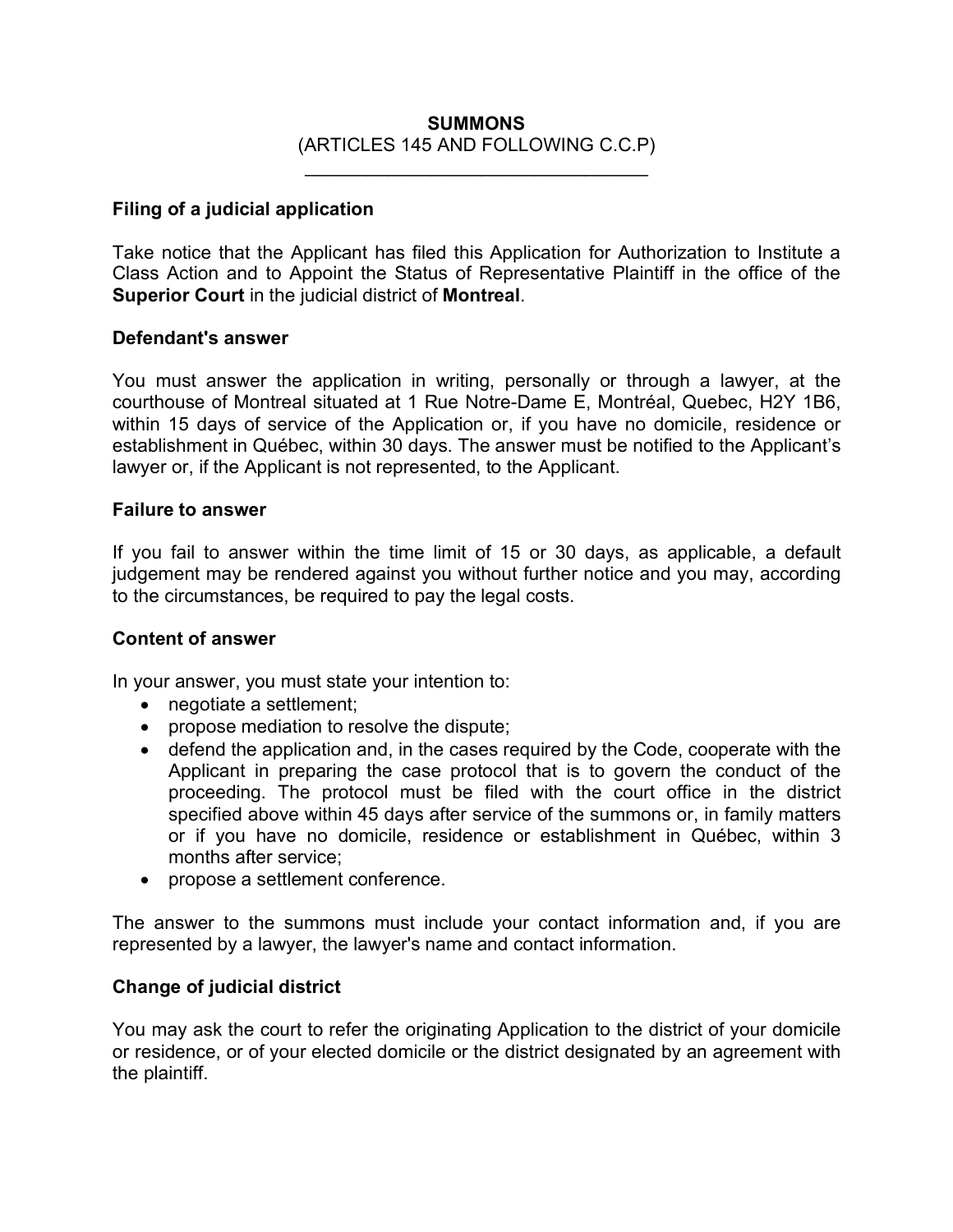If the application pertains to an employment contract, consumer contract or insurance contract, or to the exercise of a hypothecary right on an immovable serving as your main residence, and if you are the employee, consumer, insured person, beneficiary of the insurance contract or hypothecary debtor, you may ask for a referral to the district of your domicile or residence or the district where the immovable is situated or the loss occurred. The request must be filed with the special clerk of the district of territorial jurisdiction after it has been notified to the other parties and to the office of the court already seized of the originating application.

#### **Transfer of application to Small Claims Division**

If you qualify to act as a plaintiff under the rules governing the recovery of small claims, you may also contact the clerk of the court to request that the application be processed according to those rules. If you make this request, the plaintiff's legal costs will not exceed those prescribed for the recovery of small claims.

#### **Calling to a case management conference**

Within 20 days after the case protocol mentioned above is filed, the court may call you to a case management conference to ensure the orderly progress of the proceeding. Failing this, the protocol is presumed to be accepted.

#### **Exhibits supporting the application**

In support of the Application for Authorization to Institute a Class Action and to Appoint the Status of Representative Plaintiff, the Applicant intends to use the following exhibits:

| <b>Exhibit P-1:</b> | Copy of Best Buy receipt dated July 2, 2019; |
|---------------------|----------------------------------------------|
|---------------------|----------------------------------------------|

- **Exhibit P-2:** Copy of chat a transcript with Sony agent identified as "Norma";
- **Exhibit P-3:** Copy of chat a transcript with Sony agent identified as "JeCory";
- **Exhibit P-4:** Copy of Sony Limited warranty for CUHYA-0080 Headset;
- **Exhibit P-5:** Copy of Canada Post receipt dated May 1, 2020;
- **Exhibit P-6:** *En liasse*, copies of the Sony warranties for other Sony electronic products;
- **Exhibit P-7:** Copy of Sony Consumer 1 Year Warranty / Garantie d'un an protégeant les consommateurs (available on Sony's website: https://www.sony.ca/en/electronics/support/cameras-camcordersphoto-frames-printers-others).

These exhibits are available on request.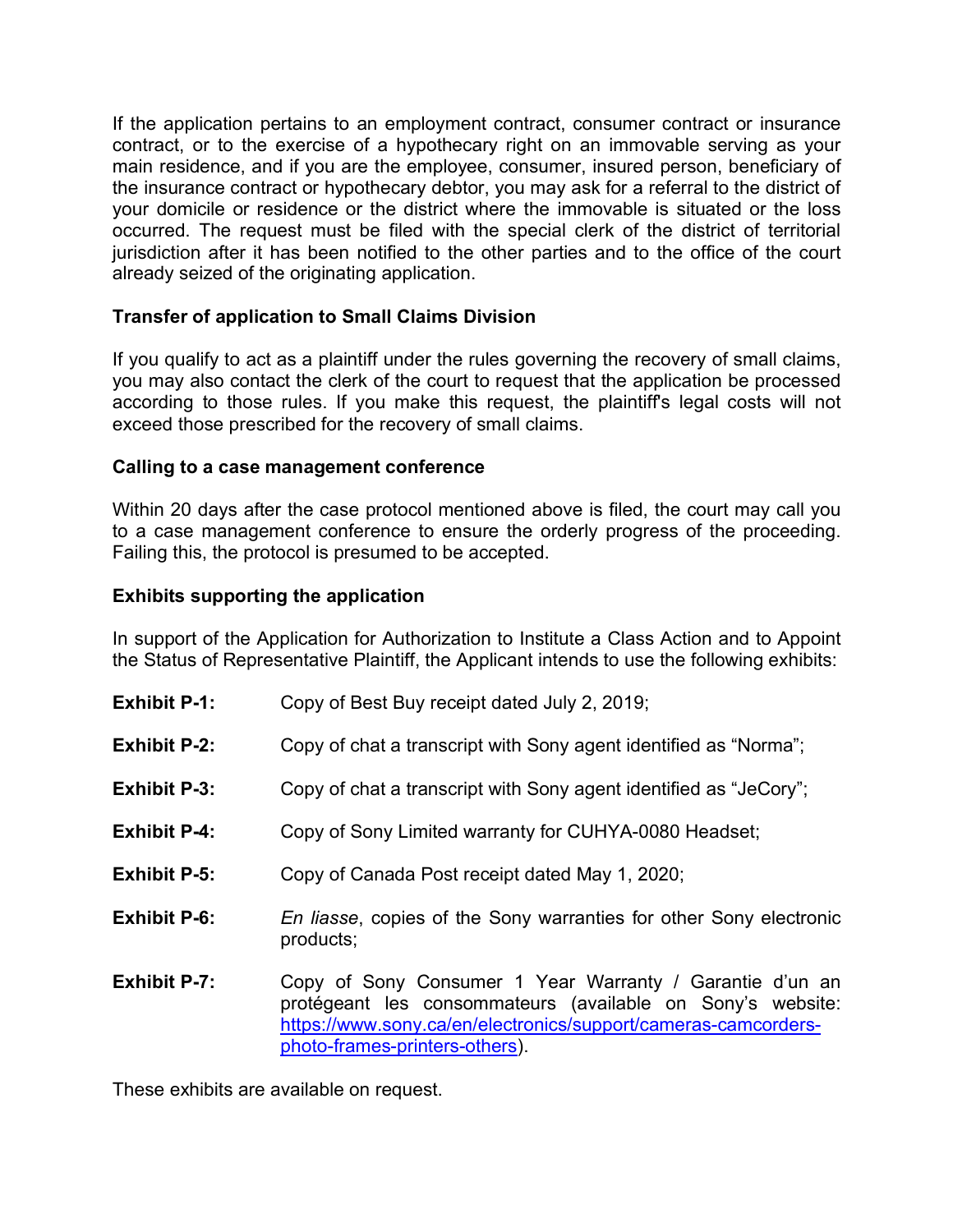#### **Notice of presentation of an application**

If the application is an application in the course of a proceeding or an application under Book III, V, excepting an application in family matters mentioned in article 409, or VI of the Code, the establishment of a case protocol is not required; however, the application must be accompanied by a notice stating the date and time it is to be presented.

Montreal, May 4, 2020

*(s) LPC Avocat Inc.*

**LPC AVOCAT INC.** Mtre Joey Zukran Attorney for the Applicant 276 Saint-Jacques Street, Suite 801 Montréal, Québec, H2Y 1N3 Telephone: (514) 379-1572 Telecopier: (514) 221-4441 Email: jzukran@lpclex.com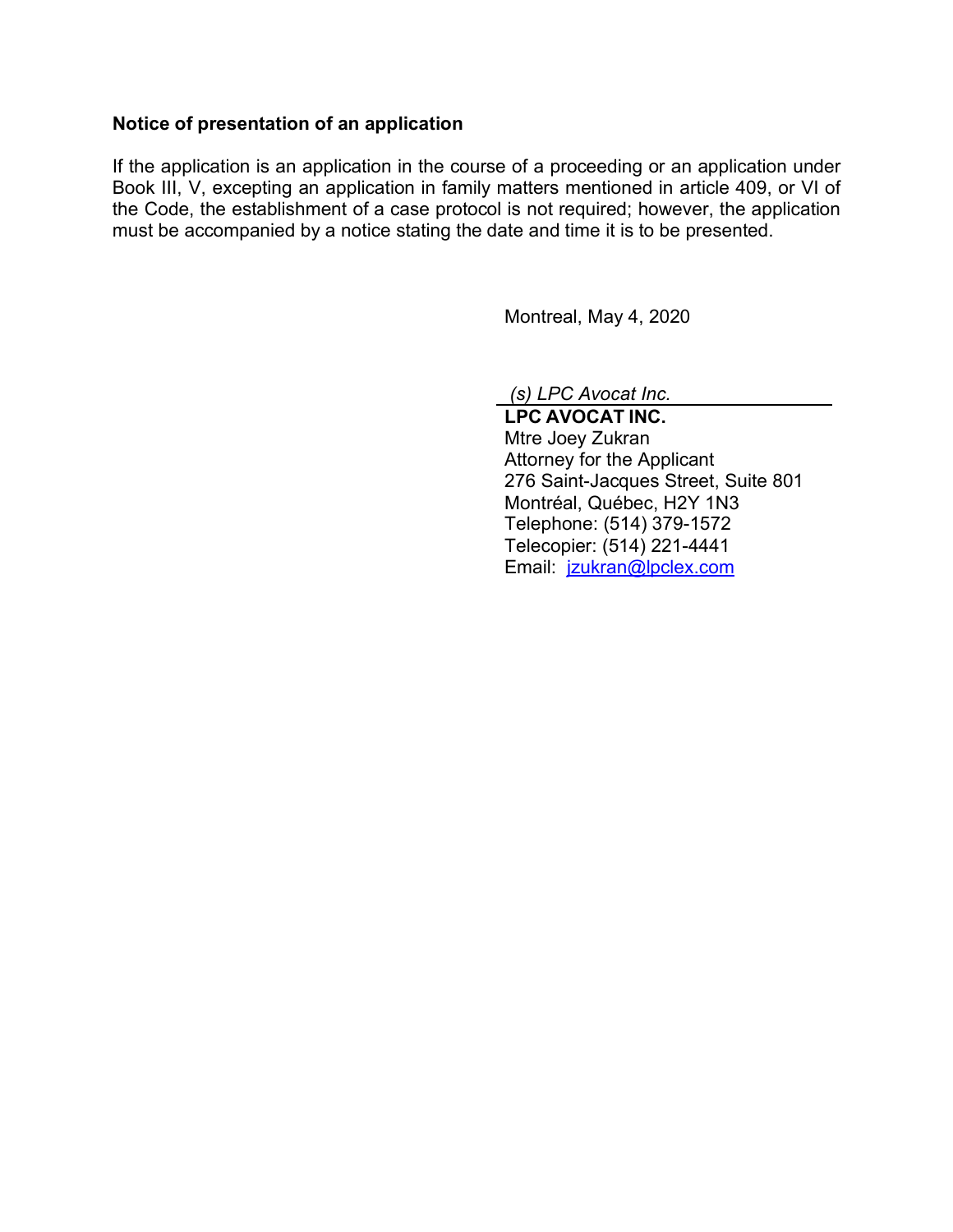#### **NOTICE OF PRESENTATION**

(articles 146 and 574 al. 2 N.C.P.C.)

#### **TO: SONY INTERACTIVE ENTERTAINMENT LLC** 2207 Bridgepointe Parkway San Mateo, California, 94404 United States of America

#### **SONY OF CANADA LTD.**

2235 Sheppard Avenue East, Suite 700 Toronto, Ontario, M2J 5B5

#### **SONY ELECTRONICS INC.**

2235 Sheppard Avenue East, Suite 700 Toronto, Ontario, M2J 5B5

#### **SONY CORPORATION**

2235 Sheppard Avenue East, Suite 700 Toronto, Ontario, M2J 5B5

#### **Defendants**

**TAKE NOTICE** that Applicant's *Application for Authorization to Institute a Class Action and to Appoint the Status of Representative Plaintiff* will be presented before the Superior Court at **1 Rue Notre-Dame E, Montréal, Quebec, H2Y 1B6**, on the date set by the coordinator of the Class Action chamber.

#### **GOVERN YOURSELVES ACCORDINGLY.**

Montreal, May 4, 2020

*(s) LPC Avocat Inc.*

**LPC AVOCAT INC.** Mtre Joey Zukran Attorney for the Applicant 276 Saint-Jacques Street, Suite 801 Montréal, Québec, H2Y 1N3 Telephone: (514) 379-1572 Telecopier: (514) 221-4441 Email: jzukran@lpclex.com